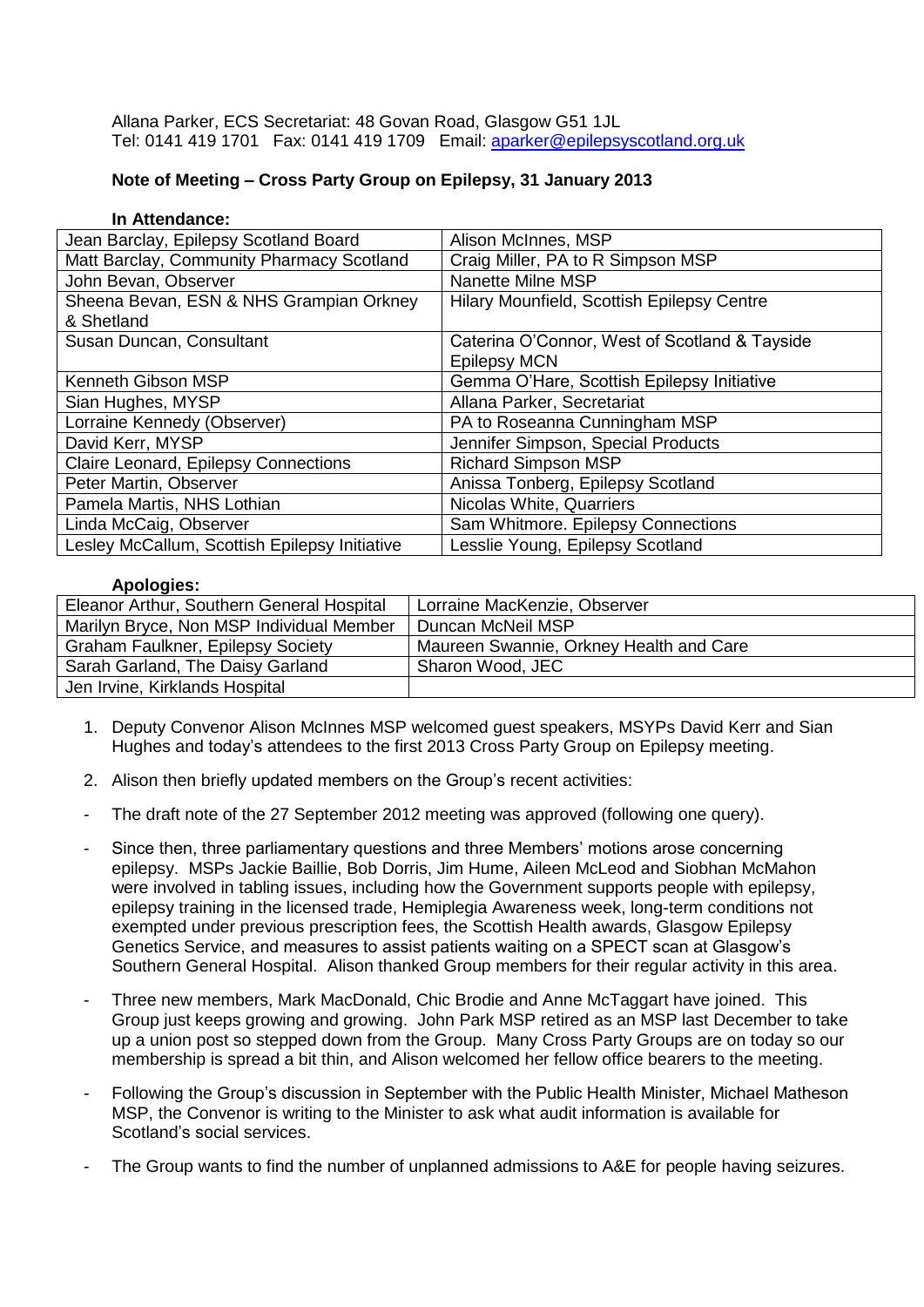Especially those who are older and with complex needs because we think this will help identify possible cost savings through preventative care options and better seizure management.

- A site visit is going ahead between 11-1pm on Tuesday 14 May to the new Scottish Epilepsy Centre. The centre is based in Govan and the Secretariat will circulate details nearer the time.
- Participants were asked to complete a short questionnaire and comments could be anonymous. The Epilepsy Consortium Scotland provides the secretariat for meetings and this feedback will help in planning future events.
- International Purple Day which raises awareness of epilepsy is on Tuesday 26 March this year. All MSP's will be sent a purple ribbon to wear and a template press release to promote their support for Purple Day. Alison noted the awareness day's success last year with MSPs' local press coverage which is a good way forward.
- National Epilepsy Week 2013 is from 19-25 May. Suggestions on the subject MSPs may debate can be sent to the secretariat. Convener Kenneth Gibson MSP has kindly offered to put down a Motion for that week. The Cross-Party Group on Mental Health will hold a joint meeting with ours from 1-2pm on Thursday 23 May. So lots of dates for the diary.
- 3. Alison McInnes MSP introduced guest speakers and members of the Scottish Youth Parliament, David Kerr and Sian Hughes. They talked about their epilepsy and involvement in the Scottish Youth Parliament's forthcoming campaign called 'Stamp out Stigma' for schools awareness of first aid and long term conditions and disabilities like epilepsy. Their key points covered:
- In 2010, both David and Sian were nominated by the Scottish Epilepsy Initiative's online forum (Tea Room) to become MSYPs. They regularly hold surgeries both online through the Tea Room with members and face to face at focus group meetings three times a year.
- In 2012, they put forward a motion to MSYPs that learning about first aid and the effects of various disabilities and long term conditions should be made a compulsory part of the Personal Social Education curriculum. The motion was delivered with a quick fire epilepsy quiz to MSYPs.
- The results were concerning; it was evident the majority of the Scottish Youth Parliament did not know what to do in the event of a seizure. Some MSYPs said they were unhappy with the quality of Personal Social Education they had received. Others commented that DVDs they were shown were unrelated to the topic, when they could be learning invaluable information and life skills.
- Feedback from the young people David and Sian consulted revealed that young people with epilepsy felt they did not get the support they needed at school. Both staff and pupils did not have enough knowledge of epilepsy therefore young people did not feel confident that their peers would know what to do if they had a seizure. Pupils also experienced some bullying at school showing that there is still a stigma attached to condition and diagnosis of epilepsy.
- The campaign will raise awareness of epilepsy and tackle social stigma in schools. The outcome of this campaign will be that secondary pupils feel confident in knowing what to do when someone had a seizure while a young person with epilepsy feels comfortable because fellow pupils will have this knowledge.
- David and Sian are working with Scottish Epilepsy Initiative and Epilepsy Connections to create a block of lessons on epilepsy first aid, general information about epilepsy, and the issues that young people with epilepsy face. With the support of Education Scotland, interactive online lesson plans will be created in line with Curriculum for Excellence health and wellbeing outcomes, which teachers can easily adapt. A similar template to the "See Me" campaign and Asthma UK's "Two in every classroom campaign" will be used. These lesson plans will be available on Glow and also through Scottish Epilepsy Initiative's website. The MSYPs also hope to create a short film to go along with these lesson plans and have started blocking out ideas with a film student.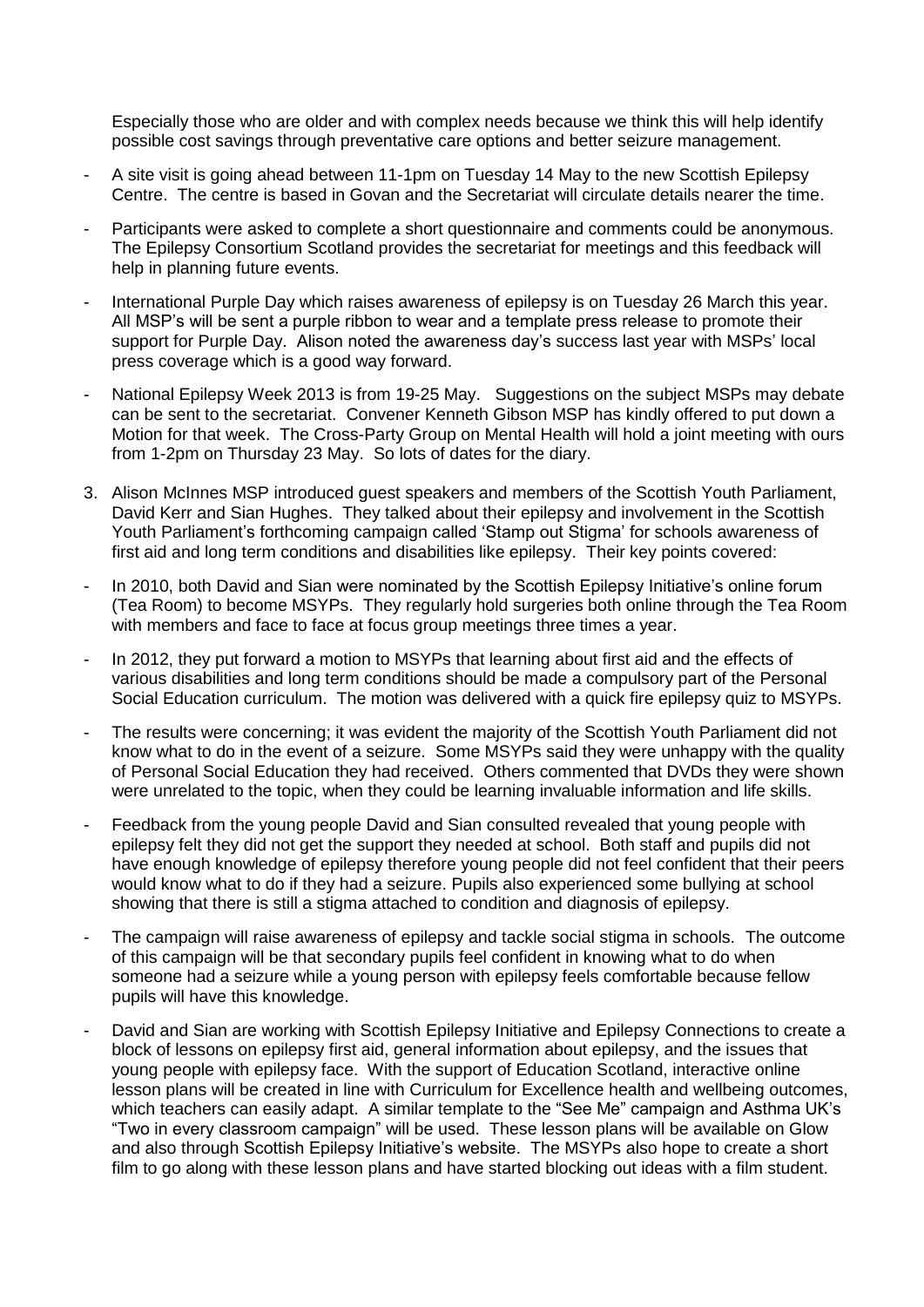- By taking part, each school will pledge to stamp out the stigma associated with epilepsy. Alongside the lesson plans there is an online path of support. Each young person doing the activities will add their footprint to the 'stamp out stigma' awareness campaign. Everyone in schools and members of the public will be invited to join a 'foot print' photo campaign and pledge their support. The necessary resources are being produced for a campaign launch in August this year. David and Sian are hopeful that MSPs will support their campaign when it is launched, adding their own footprint to this path of support - stamping out stigma alongside them.
- 4. The Deputy Convener thanked David and Sian for their confident and informative presentation. She invited questions:

Hilary Mounfield offered both MSYPs her congratulations for doing something valuable and important. She commented that the strength of this proposal and the actions from it are amazing because it comes from young people with epilepsy. It is based on their direct experience which is being used to benefit other young people.

ESN Sheena Bevan congratulated the MSYPs again, mentioning that Professor Brodie and the whole staff at Scottish Epilepsy Initiative would be fiercely proud of them today. It took courage to come and explain about the campaign. She shared that the Tea Room was a really successful project. Scottish Epilepsy Initiative provides IT notepads for young people without computers so they can link to the Tea Room. Sheena covers NHS Orkney and Shetland and has assisted a number of young people there so they can link into the service. Many now feel is a very special thing to be part of and it has brought them much closer together. She asked David to explain more about the project. He said the Tea Room is an online forum for young people aged between 13 and 19 with epilepsy. It offers a chance for them to share their experiences and help each other. It has a great social element to it as well as peer support.

Sian Hughes said having the support of Scottish Epilepsy Initiative's fieldworker/ Team Room moderator Gemma O'Hare has been vital. Knowing someone is there who will respond to an e-mail or a text message helped when she had decisions to make about a range of matters. Although Sian will be over the Tea Room age range soon, she hopes to stay on as a mentor for younger members. Having access to that network of people, spread all over the world now, was invaluable. Epilepsy is such a complex condition, and without this kind of support she didn't think many Tea Room users would be where they are now, getting their confidence back by sharing their life with online friends.

Alison McInnes MSP asked if the original motion put forward to Parliament to tackle schools awareness through the Personal Social Education curriculum should still become compulsory, given that David and Sian had taken voluntary steps to address it? David Kerr believed awareness of first aid should be compulsory because several long-term conditions are common in secondary schools including epilepsy, asthma, allergies, and diabetes. If pupils were armed with the knowledge of how to keep their friends stable if they have one of these conditions, the bottom line is they could end up saving a life – and you can't put a price on that.

Sian Hughes commented that tackling stigma through awareness raising is something that must be done and should become compulsory. She felt she had to leave a school because both staff and pupils were unaccepting of her epilepsy, did not understand the condition and weren't willing to be educated. As young people themselves, the MSYPs are best placed to educate others given their knowledge, experience and using feedback from other young people similarly affected by seizures.

Nanette Milne MSP agreed it was a hugely important issue. As Convenor of the Asthma Group, she was at a recent meeting regarding diabetes. An attendee with asthma was a teacher who shared that the one thing that terrified her throughout her teaching life was how to deal with a pupil with epilepsy in her class. She didn't have the confidence to do it. She would swap classes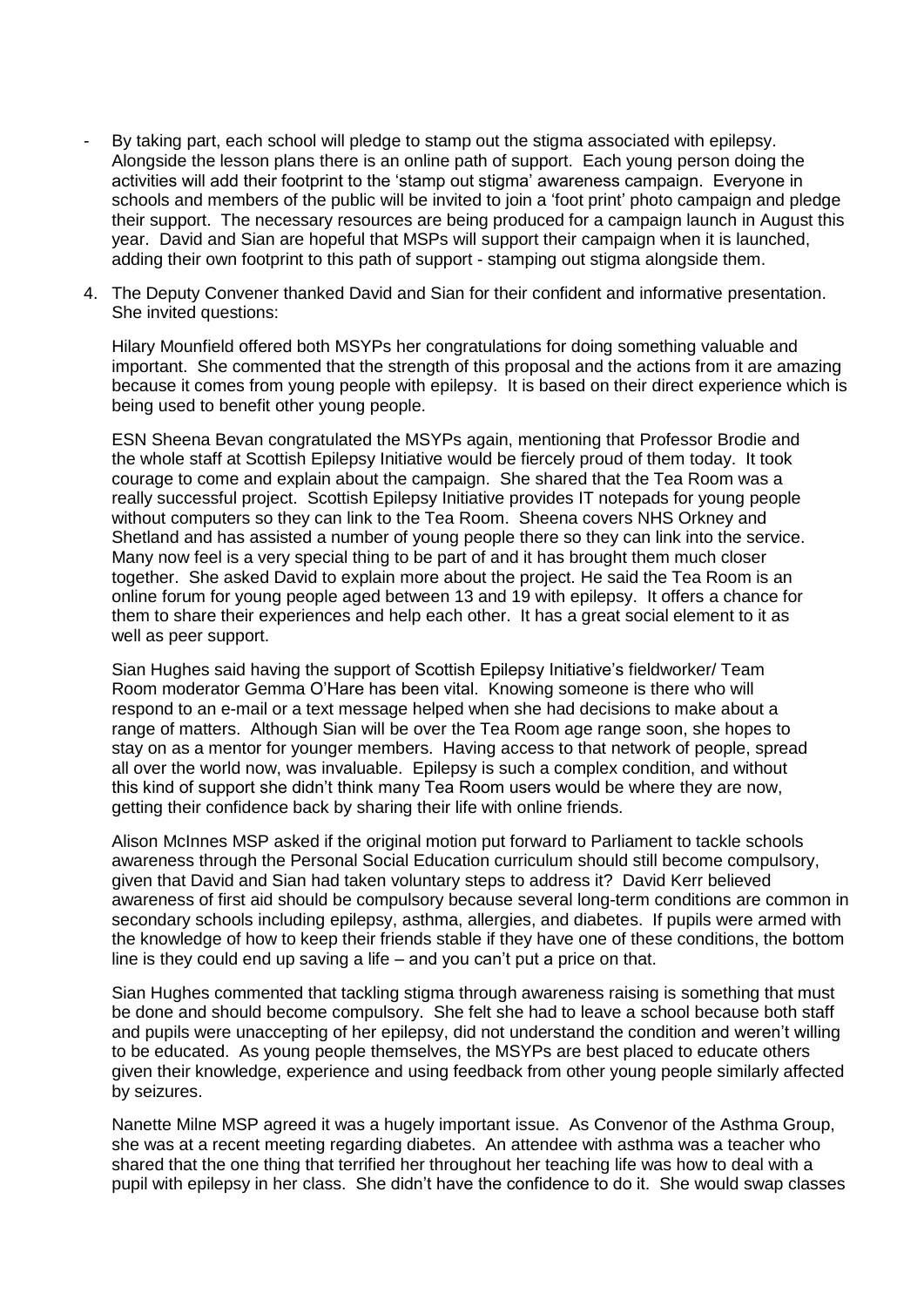with another teacher if epilepsy was an issue so he could help her pupils! By building up people's understanding we could have a generation of confident adults able to handle common issues.

Alison McInnes MSP invited epilepsy organisations to comment. Lesslie Young agreed that the evidence provided by the MSYPs was invaluable and wished them every success. Their talk demonstrated the need to cover this issue through teacher training. Providing an awareness of how to deal with epilepsy in the classroom, and the wider impact of epilepsy, would ensure that future generations were more comfortable and more able to deal with the condition. Epilepsy Scotland is in discussion with the GTC to look at that this very issue. It is a slow process; however, it is essential that this training is part of the curriculum when training teachers. The Deputy Convener invited Kenneth Gibson MSP to consider putting that on his list of things to think about. He responded that he was listening closely to all that had been said.

Sian Hughes mentioned she was fortunate to speak about epilepsy recently to a group of thirty student teachers who were coming to the end of their training. They found the information invaluable. Having little or no knowledge about epilepsy was something they were all worried about; what they would do if a seizure happened and who they would speak to for help. Gemma O'Hare agreed such awareness raising was totally valuable. When she did her teacher training, Epilepsy Scotland provided an awareness talk. It gave her so much more confidence to deal with this possibility in class; the benefit of such training stuck in her mind. Lesslie Young added that much of the work voluntary organisations do in schools is reactive not proactive. If epilepsy organisations could get in at the grass roots that would be much better.

Gerard Gahagan commended the MSYPS for their presentation. It illustrated the issues around stigma facing people with epilepsy. Quarriers' recent survey, reflected by the World Healthcare Organisation findings, showed stigma directly impacted quality of life more than the condition itself. With the new Epilepsy Consortium Scotland, the voluntary sector can work closely together but the resolution to stigma and raising awareness comes from additional services and support.

Richard Simpson MSP wondered if the British Heart Foundation model is worth considering. In his local school, pupils are being trained in CPR and additional life support systems. It has been hugely popular. Schools are given very good presentations and then get a certificate. Parents have been involved as well. Clare Leonard commented that their contact at Education Scotland assisting both Scottish Epilepsy Initiative and Epilepsy Connections with this project was also working with the British Heart Foundation to update their schools materials so a link was there.

5. The Deputy Convener thanked the MSYPs and suggested updating the Group another time about the campaign's progress and to see whether schools have taken it up. There was a quick update from organisations present:

Sheena Bevan, representing the Epilepsy Specialist Nurse Association and also from NHS Grampian mentioned that Napier University is working in conjunction Euro Education and Epilepsy Action to develop post graduate teaching in relation to epilepsy. The distance learning course covers MS and Parkinson's disease and will be rolled out this summer. NHS Grampian started another Epilepsy Specialist Nurse in December (23 hours a week). The post is funded by Epilepsy Action for two years then NHS Grampian will fund it.

Epilepsy nurses are concerned about the downgrading from band 7 for specialist posts to save health boards' money. This downgrading will impact their career pathway for specialist nurses across the board. A Parliamentary Question on this may be raised in due course.

A mini conference for Shetland (17 April) is being arranged, with GP's medical nursing staff and staff allied to health attending. On 16 April there will be an open information meeting on the island. A similar conference was held in Orkney last year, as part of a two year project run by Sheena Bevan. Scottish Epilepsy Initiative has funded both conferences. Nanette Milne MSP thanked Sheena Bevan for these positive updates. As a North East representative she was glad to hear NHS Grampian has another ESN post, having written to the health board for a long time.